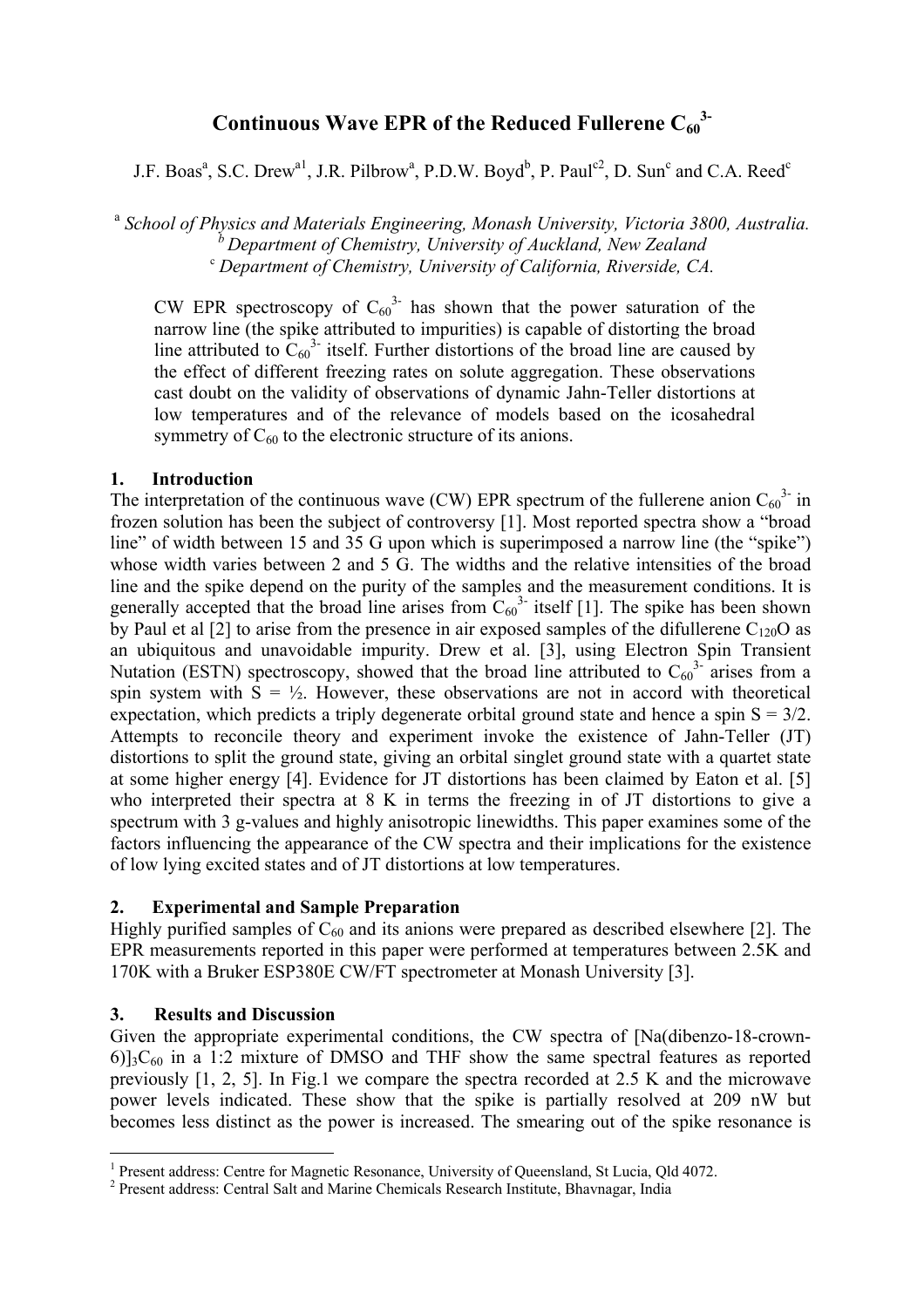due to power saturation and the broad line shows no evidence for saturation below powers of around 3mW at this temperature. These spectra and others recorded at temperatures up to 160 K show that the broad line and the spike are independent species and have a different dependence on the microwave power. Fig. 1 shows that the peak to peak separation of the  $1<sup>st</sup>$ derivative extrema of the broad line decreases from ~17G to ~14 G as the power is increased.



Fig. 1. EPR spectrum of  $C_{60}^{3}$  at 2.5 K. 100 kHz modulation amplitude 0.1 G; microwave frequency 9.692 GHz. Relative intensities not to scale. The presence of the spike is indicated by the \* at the steeply descending feature in the top two spectra near 3460 G.

The spike exhibits a complex dependence on temperature and microwave power. At 77 K and 500 nW microwave power the resonance has a peak-to-peak derivative width of about 2.5 G. The resonance shows evidence for microwave power saturation above about 10  $\mu$ W and increases in width to approximately 4 G at 1mW. At the lowest power levels and temperatures above about 110 K, the spike appears to consist of more than one resonance. However, at higher power levels the components exhibit saturation behaviour and are broadened to merge into a single line of width  $\sim$  4.5 G. Thus we may conclude that the lineshape of the spike is distorted due to power saturation at 2.5 K even at  $\sim$  200nW and because of its superposition on the broad line, influences the apparent width of the latter.



Fig.2. EPR of rapid frozen solutions. Microwave power 1.05 mW; 100kHz modulation amplitude 0.5 G; microwave frequency 9.432 GHz.



Fig. 3. EPR of solutions slowly cooled from room temperature. Spectrometer settings as for Fig. 2.

The effect of freezing rate is shown in Figs. 2 and 3 where we compare spectra of samples cooled by rapid freezing in liquid nitrogen and then placed in a cold nitrogen gas stream at the desired temperature with those of the same samples when cooled in the gas stream from room temperature. The rapidly frozen samples (Fig. 2), when examined at temperatures above about 120 K, exhibit a smaller peak to peak linewidth, with less intensity